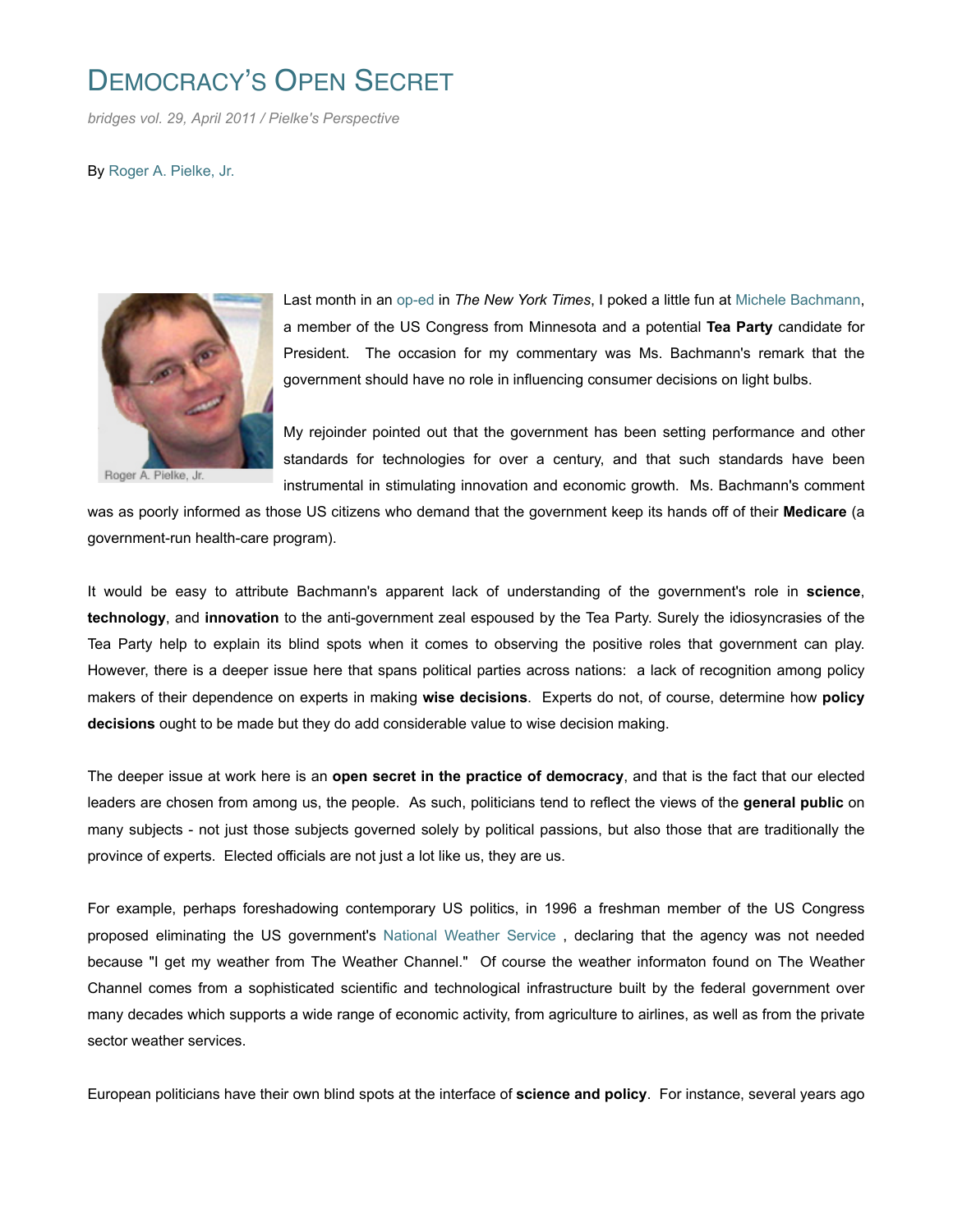former German environment minister Sigmar Gabriel claimed rather implausibly that: "You can build 100 coal-fired power plants and don't have to have higher **CO2 emissions**." His explanation was that **Germany** participates in **emissions trading** and this would necessarily limit **carbon dioxide** no matter how much was produced. Obviously, emissions trading cannot make the impossible possible.

Many people can recall the disturbing spectacle, as the BSE scare was unfolding in 1990, of UK Agriculture Minister **John Gummer** feeding his daughter a hamburger in an effort to demonstrate to the public the safety of beef. Not only did Gummer's actions circumvent expert advisory processes, they undercut them.

We should expect policy makers to face difficulties when it comes to governance when it involves considerations of science, technology, and innovation for the simple reason that they are just like everyone else -- mostly ignorant about mostly everything. For instance, in 2010, the US NSF reported that **28% of Americans** and **34% of Europeans** believed that the sun goes around the earth. Similarly, **30% of Americans** and **41% of Europeans** believe that radioactivity results only from human activities. It should not be so surprising when we learn that policy makers may share such perspectives.

A popular view is that more education about science and technology will lead to better decisions. While education is, of course, important to a healthy democracy, it will never result in a populace (or their representatives) with expertise in everything.

Consider that the issues at the top of **public debate** today as I write this column include nuclear safety, unrest in numerous **Arab countries**, increasing **food costs**, a **debt crisis** in **Portugal**, and so on. One could imagine dozens and dozens of policy-relevant **PhD dissertations** related to each subject. Achieving such heroic levels of expertise is not realistic for anyone. Instead, we must rely on specialized experts to inform decision making. Just as you and I often need to consult with experts when dealing with our health, home repairs, finances, and other tasks, so too do policy makers need to tap into expertise in order to make good decisions.

So it should be far less worrisome that the public or policy makers do not understand this or that information that experts may know well. What should be of more concern is that policy makers appear to lack an understanding of how they can tap into expertise to inform decision making. This situation is akin to flying blind.

Specialized expertise typically does not compel particular decisions, but it does help to make decisions more informed. This distinction lies behind **Winston Churchill's** oft-cited advice that science should be "on tap, but not on top." Effective governance does not depend upon philosopher kings in governments or in the populace, but rather on the use of effective mechanisms for bringing expertise into the political process.

It is the responsibility - even the special expertise - of policy makers to know how to use the instruments of government to bring experts into the process of governance. The troubling aspect of the statements and actions by the Gummers, Gabriels, and Bachmanns of the political world lies not in their lack of knowledge about science, but in their lack of